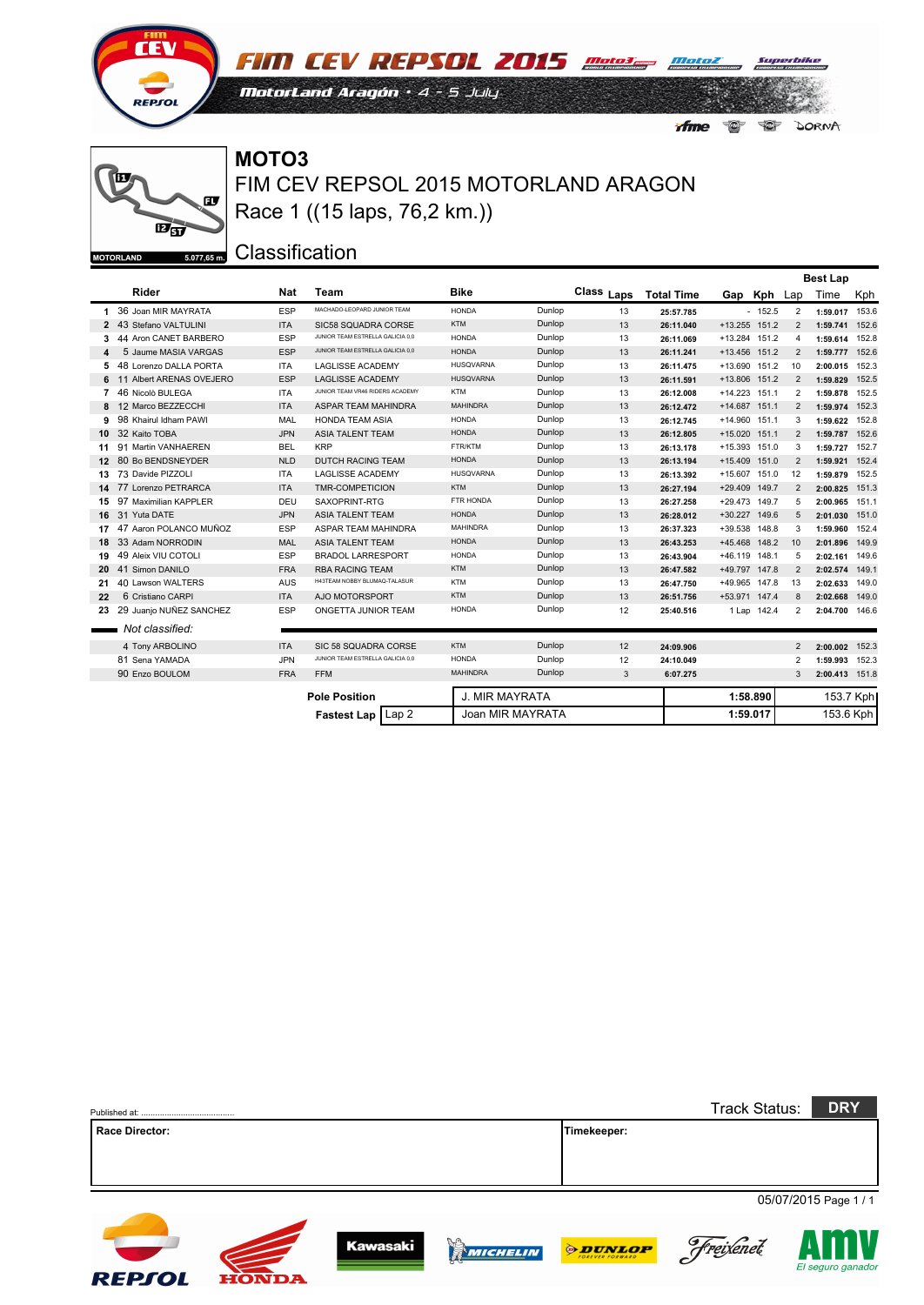

 $E_{5}$ 

ŤП

**MOTORLAND** 

**FIM CEV REPSOL 2015** Mata Patel MotorLand Aragón · 4 - 5 July  $\bigcirc$ *Afme* DORNA

## **MOTO3** œ

 $5.077,65 \text{ m}.$ 

FIM CEV REPSOL 2015 MOTORLAND ARAGON Race 2 ((15 laps, 76,2 km.))

|                  |                            |            |                                  |                       |        |                |                   |                 |             |                | <b>Best Lap</b> |           |
|------------------|----------------------------|------------|----------------------------------|-----------------------|--------|----------------|-------------------|-----------------|-------------|----------------|-----------------|-----------|
|                  | Rider                      | <b>Nat</b> | Team                             | <b>Bike</b>           |        | Class Laps     | <b>Total Time</b> |                 | Gap Kph Lap |                | Time            | Kph       |
| $\mathbf{1}$     | 36 Joan MIR MAYRATA        | <b>ESP</b> | MACHADO-LEOPARD JUNIOR TEAM      | <b>HONDA</b>          | Dunlop | 15             | 30:09.021         |                 | $-151.6$    | 5              | 1:59.895        | 152.4     |
| $\mathbf{2}$     | 5 Jaume MASIA VARGAS       | <b>ESP</b> | JUNIOR TEAM ESTRELLA GALICIA 0.0 | <b>HONDA</b>          | Dunlop | 15             | 30:20.370         | +11.349 150.6   |             | $\overline{4}$ | 2:00.409        | 151.8     |
| 3.               | 11 Albert ARENAS OVEJERO   | <b>ESP</b> | <b>LAGLISSE ACADEMY</b>          | <b>HUSQVARNA</b>      | Dunlop | 15             | 30:20.453         | $+11.432$       | 150.6       | 5              | 2:00.323        | 151.9     |
|                  | 4 73 Davide PIZZOLI        | <b>ITA</b> | <b>LAGLISSE ACADEMY</b>          | <b>HUSQVARNA</b>      | Dunlop | 15             | 30:21.522         | +12.501 150.5   |             | 8              | 2:00.643        | 151.5     |
| 5                | 46 Nicolò BULEGA           | <b>ITA</b> | JUNIOR TEAM VR46 RIDERS ACADEMY  | <b>KTM</b>            | Dunlop | 15             | 30:21.754         | +12.733 150.5   |             | 5              | 2:00.085        | 152.2     |
| 6                | 98 Khairul Idham PAWI      | MAL        | <b>HONDA TEAM ASIA</b>           | <b>HONDA</b>          | Dunlop | 15             | 30:21.823         | +12.802 150.5   |             | $\overline{4}$ | 2:00.695        | 151.4     |
| 7                | 12 Marco BEZZECCHI         | <b>ITA</b> | ASPAR TEAM MAHINDRA              | <b>MAHINDRA</b>       | Dunlop | 15             | 30:24.555         | +15.534 150.3   |             | 6              | 2:00.134        | 152.1     |
| 8                | 80 Bo BENDSNEYDER          | <b>NLD</b> | <b>DUTCH RACING TEAM</b>         | <b>HONDA</b>          | Dunlop | 15             | 30:27.634         | +18.613 150.0   |             | 5              | 2:00.660        | 151.5     |
| 9                | 81 Sena YAMADA             | <b>JPN</b> | JUNIOR TEAM ESTRELLA GALICIA 0.0 | <b>HONDA</b>          | Dunlop | 15             | 30:27.872         | +18.851 150.0   |             | 14             | 2:01.001        | 151.0     |
| 10               | 90 Enzo BOULOM             | <b>FRA</b> | <b>FFM</b>                       | <b>MAHINDRA</b>       | Dunlop | 15             | 30:37.326         | +28.305 149.2   |             | $\overline{4}$ | 2:01.265        | 150.7     |
| 11               | 31 Yuta DATE               | <b>JPN</b> | <b>ASIA TALENT TEAM</b>          | <b>HONDA</b>          | Dunlop | 15             | 30:37.375         | +28.354 149.2   |             | 4              | 2:01.177        | 150.8     |
| 12 <sup>12</sup> | 4 Tony ARBOLINO            | <b>ITA</b> | SIC 58 SQUADRA CORSE             | <b>KTM</b>            | Dunlop | 15             | 30:46.868         | +37.847 148.4   |             | 6              | 2:00.372        | 151.8     |
| 13               | 97 Maximilian KAPPLER      | DEU        | SAXOPRINT-RTG                    | FTR HONDA             | Dunlop | 15             | 30:50.478         | +41.457 148.2   |             | 2              | 2:01.925        | 149.9     |
| 14               | 49 Aleix VIU COTOLI        | <b>ESP</b> | <b>BRADOL LARRESPORT</b>         | <b>HONDA</b>          | Dunlop | 15             | 30:50.532         | +41.511 148.2   |             | 13             | 2:01.982        | 149.8     |
| 15               | 33 Adam NORRODIN           | MAL        | <b>ASIA TALENT TEAM</b>          | <b>HONDA</b>          | Dunlop | 15             | 30:50.546         | +41.525 148.1   |             | 13             | 2:02.101 149.7  |           |
| 16               | 47 Aaron POLANCO MUÑOZ     | <b>ESP</b> | ASPAR TEAM MAHINDRA              | <b>MAHINDRA</b>       | Dunlop | 15             | 31:03.105         | +54.084 147.2   |             | $\overline{2}$ | 2:01.082        | 150.9     |
| 17               | 6 Cristiano CARPI          | <b>ITA</b> | AJO MOTORSPORT                   | <b>KTM</b>            | Dunlop | 15             | 31:17.680         | +1:08.659 146.0 |             | 4              | 2:04.022        | 147.4     |
|                  | 18 29 Juanjo NUÑEZ SANCHEZ | <b>ESP</b> | ONGETTA JUNIOR TEAM              | <b>HONDA</b>          | Dunlop | 15             | 32:14.109         | +2:05.088 141.7 |             | 2              | 2:06.272 144.7  |           |
|                  | Not classified:            |            |                                  |                       |        |                |                   |                 |             |                |                 |           |
|                  | 44 Aron CANET BARBERO      | ESP        | JUNIOR TEAM ESTRELLA GALICIA 0.0 | <b>HONDA</b>          | Dunlop | 14             | 28:18.646         |                 |             | 5              | 2:00.174        | 152.1     |
|                  | 48 Lorenzo DALLA PORTA     | <b>ITA</b> | <b>LAGLISSE ACADEMY</b>          | <b>HUSQVARNA</b>      | Dunlop | 14             | 28:18.677         |                 |             | 5              | 2:00.402        | 151.8     |
|                  | 41 Simon DANILO            | <b>FRA</b> | <b>RBA RACING TEAM</b>           | <b>KTM</b>            | Dunlop | 14             | 29:18.873         |                 |             | $\overline{2}$ | 2:03.032        | 148.6     |
|                  | 77 Lorenzo PETRARCA        | <b>ITA</b> | <b>TMR-COMPETICION</b>           | <b>KTM</b>            | Dunlop | 13             | 26:44.026         |                 |             | $\overline{2}$ | 2:02.014        | 149.8     |
|                  | 43 Stefano VALTULINI       | <b>ITA</b> | SIC58 SQUADRA CORSE              | <b>KTM</b>            | Dunlop | 3              | 20:51.216         |                 |             | 2              | 2:01.406        | 150.5     |
|                  | 91 Martin VANHAEREN        | <b>BEL</b> | <b>KRP</b>                       | FTR/KTM               | Dunlop | 3              | 20:51.251         |                 |             | $\overline{2}$ | 2:01.274        | 150.7     |
|                  | 32 Kaito TOBA              | <b>JPN</b> | <b>ASIA TALENT TEAM</b>          | <b>HONDA</b>          | Dunlop | $\overline{2}$ | 4:07.081          |                 |             | 2              | 2:01.329 150.6  |           |
|                  | 40 Lawson WALTERS          | <b>AUS</b> | H43TEAM NOBBY BLUMAQ-TALASUR     | <b>KTM</b>            | Dunlop | 2              | 4:41.677          |                 |             |                |                 |           |
|                  |                            |            |                                  |                       |        |                |                   |                 |             |                |                 |           |
|                  |                            |            | <b>Pole Position</b>             | <b>J. MIR MAYRATA</b> |        |                |                   |                 | 1:58.890    |                |                 | 153.7 Kph |
|                  |                            |            | Fastest Lap   Lap 5              | Joan MIR MAYRATA      |        |                |                   |                 | 1:59.895    |                | 152.4 Kph       |           |

|                       |              |                 |                 |                | <b>Track Status:</b> | <b>DRY</b>            |
|-----------------------|--------------|-----------------|-----------------|----------------|----------------------|-----------------------|
| <b>Race Director:</b> |              |                 |                 | Timekeeper:    |                      |                       |
|                       |              |                 |                 |                |                      |                       |
|                       |              |                 |                 |                |                      |                       |
|                       |              |                 |                 |                |                      | 05/07/2015 Page 1 / 1 |
|                       |              |                 |                 |                |                      |                       |
|                       |              | <b>Kawasaki</b> | <b>WICHELIN</b> | <b>ODUNLOP</b> | Freixenet            |                       |
|                       |              |                 |                 |                |                      | El seguro ganador     |
| <b>REPSOL</b>         | <b>HONDA</b> |                 |                 |                |                      |                       |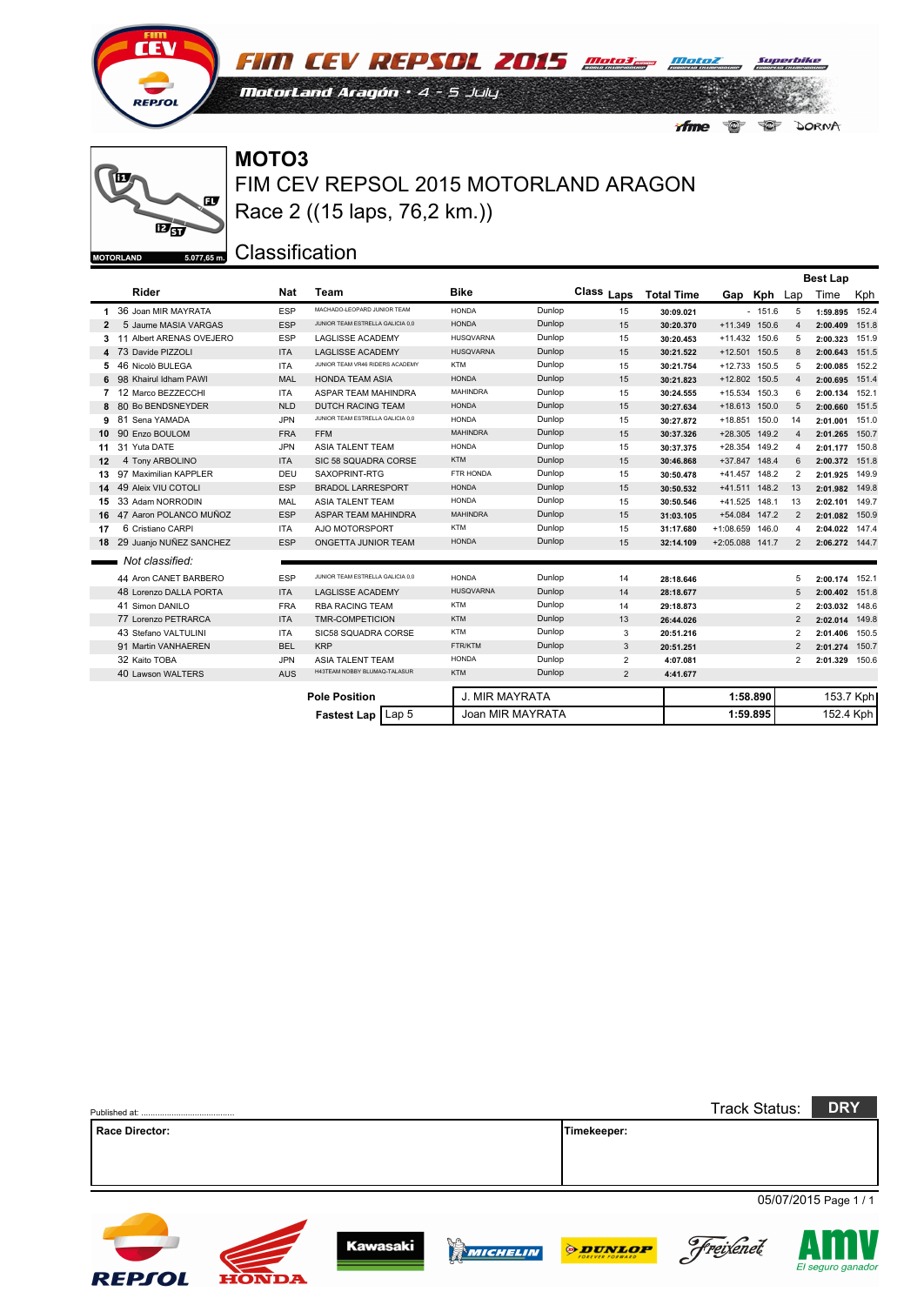

**FIM CEV REPSOL 2015** mater mater MotorLand Aragón · 4 - 5 July  $\bullet$ *Afme* DORNA

#### ĨΠ œ  $E_{5}$  $5.077,65$  m. **MOTORLAND**

FIM CEV REPSOL 2015 MOTORLAND ARAGON **MOTO2** Race 1 ((15 laps, 76,2 km.))

|                |                              |            |                                        |                   |                         |                  |                   |                   |              |                | <b>Best Lap</b> |           |
|----------------|------------------------------|------------|----------------------------------------|-------------------|-------------------------|------------------|-------------------|-------------------|--------------|----------------|-----------------|-----------|
|                | Rider                        | <b>Nat</b> | Team                                   | <b>Bike</b>       |                         | Class Laps       | <b>Total Time</b> | Gap Kph           |              | Lap            | Time            | Kph       |
|                | 1 57 Edgar PONS RAMON        | <b>SPA</b> | PAGINAS AMARILLAS HP 40 JUNIOR TEAM    | <b>KALEX</b>      | Dunlop                  | 15               | 28:52.888         |                   | $-158.2$     | $\overline{2}$ | 1:54.489        | 159.6     |
|                | 2 44 Steven ODENDAAL         | <b>RSA</b> | <b>AGR TEAM</b>                        | <b>KALEX</b>      | Dunlop                  | 15               | 28:56.657         |                   | +3.769 157.9 | 2              | 1:55.114 158.8  |           |
| 3              | 97 Xavi VIERGE ZAFRA         | <b>SPA</b> | TARGOBANK MOTORSPORT                   | TECH <sub>3</sub> | Dunlop                  | 15               | 28:56.904         |                   | +4.016 157.8 | 2              | 1:55.069 158.8  |           |
|                | 4 22 Federico FULIGNI        | <b>ITA</b> | <b>TEAM CIATTI</b>                     | <b>SUTER</b>      | Dunlop                  | 15               | 28:59.614         |                   | +6.726 157.6 | 5              | 1:55.195 158.7  |           |
| 5              | 51 Eric GRANADO SANTOS       | <b>BRA</b> | <b>PROMORACING</b>                     | <b>KALEX</b>      | Dunlop                  | 15               | 28:59.722         |                   | +6.834 157.6 | 10             | 1:55.101 158.8  |           |
|                | 6 72 Tetsuta NAGASHIMA       | <b>JPN</b> | <b>TELURU TSR</b>                      | <b>KALEX</b>      | Dunlop                  | 15               | 29:01.527         |                   | +8.639 157.4 | 10             | 1:55.008        | 158.9     |
| $\overline{7}$ | 89 Alan TECHER               | <b>FRA</b> | TARGOBANK MOTORSPORT                   | TECH <sub>3</sub> | Dunlop                  | 15               | 29:01.663         |                   | +8.775 157.4 | 2              | 1:55.334        | 158.5     |
|                | 8 16 Gabriele RUJU           | <b>ITA</b> | <b>TEAM CIATTI</b>                     | <b>SUTER</b>      | Dunlop                  | 15               | 29:20.869         | +27.981 155.7     |              | $\overline{7}$ | 1:56.469 156.9  |           |
| 9              | 93 Ramdan ROSLI              | MAL        | PETRONAS AHM MALAYSIA                  | <b>KALEX</b>      | Dunlop                  | 15               | 29:22.305         | +29.417 155.6     |              | 8              | 1:56.690        | 156.6     |
| 10             | 8 Thibaut BERTIN             | <b>FRA</b> | <b>JEG RACING</b>                      | <b>SUTER</b>      | Dunlop                  | 15               | 29:22.503         | +29.615 155.6     |              | 8              | 1:56.687        | 156.6     |
| 11             | 55 Alejandro MEDINA MAYO     | <b>SPA</b> | <b>TEAM STRATOS</b>                    | <b>ARIANE</b>     | Dunlop                  | 15               | 29:23.091         | +30.203 155.5     |              | 2              | 1:56.189 157.3  |           |
| 12             | 56 Thomas GRADINGER          | <b>AUT</b> | <b>COFAIN RACING TEAM</b>              | <b>FTR</b>        | Dunlop                  | 15               | 29:23.417         | +30.529 155.5     |              | 8              | 1:56.817 156.5  |           |
| 13             | 18 Xavi CARDELUS GARCIA      | <b>AND</b> | <b>PROMORACING</b>                     | <b>KALEX</b>      | Dunlop                  | 15               | 29:38.976         | +46.088 154.1     |              | 10             | 1:56.992 156.2  |           |
|                | 14 77 Miquel PONS PAYERAS    | <b>SPA</b> | <b>DVRACING</b>                        | <b>INMOTEC</b>    | Dunlop                  | 15               | 29:39.898         | +47.010 154.0     |              | 3              | 1:57.740 155.2  |           |
| 15             | 71 Maximilian SCHEIB KRUGER  | CHI        | <b>TEAM STRATOS</b>                    | <b>ARIANE</b>     | Dunlop                  | 15               | 29:39.988         | +47.100 154.0     |              | 4              | 1:57.307 155.8  |           |
| 16             | 52 Corey TURNER              | <b>AUS</b> | <b>CHAMPI TEAM</b>                     | <b>FTR</b>        | Dunlop                  | 15               | 29:41.408         | +48.520 153.9     |              | 3              | 1:57.749 155.2  |           |
| 17             | 65 Nikki COATES              | <b>GBR</b> | <b>TEAM STRATOS</b>                    | ARIANE            | Dunlop                  | 15               | 29:45.937         | +53.049 153.5     |              | 3              | 1:57.937 155.0  |           |
| 18             | 34 Adrien PITTET             | SWI        | SWISS JUNIOR TEAM MOTO2                | <b>SUTER</b>      | Dunlop                  | 15               | 29:46.768         | +53.880 153.4     |              | 5              | 1:57.854 155.1  |           |
| 19             | 84 Julian MIRALLES RODRÍGUEZ | <b>SPA</b> | <b>BULLIT CUNA DE CAMPEONES</b>        | <b>MIR RACING</b> | Dunlop                  | 15               | 29:47.485         | +54.597 153.4     |              | $\overline{7}$ | 1:57.872 155.1  |           |
| 20             | 32 Max ENDERLEIN             | <b>GER</b> | <b>DV-RACING</b>                       | <b>KALEX</b>      | Dunlop                  | 15               | 29:49.896         | +57.008 153.2     |              | 15             | 1:57.669 155.3  |           |
| 21             | 47 Marc BUCHNER              | <b>GER</b> | H43TEAM NOBBY BLUMAQ-TALASUR           | KALEX             | Dunlop                  | 15               | 29:51.742         | +58.854 153.0     |              | 5              | 1:57.749        | 155.2     |
|                | 22 42 Stéphane FROSSARD      | SWI        | SWISS JUNIOR TEAM MOTO2                | <b>SUTER</b>      | Dunlop                  | 15               | 30:02.938         | $+1:10.050$ 152.1 |              | $\overline{4}$ | 1:58.260        | 154.6     |
| 23             | 46 Marcel BRENNER            | SWI        | H43TEAM TALASUR - BLUMAQ               | H43               | Dunlop                  | 15               | 30:07.366         | +1:14.478 151.7   |              | 4              | 1:59.637 152.8  |           |
|                | 24 94 Damien RAEMY           | SWI        | <b>JEG RACING</b>                      | <b>SUTER</b>      | Dunlop                  | 15               | 30:39.066         | +1:46.178 149.1   |              | 2              | 2:01.663 150.2  |           |
| 25             | 28 Alexandre SOGUEL          | SWI        | SWISS JUNIOR TEAM MOTO2                | <b>SUTER</b>      | Dunlop                  | 15               | 30:43.582         | +1:50.694 148.7   |              | 11             | 2:01.612 150.3  |           |
|                | 26 85 Abian SANTANA ROMERO   | <b>SPA</b> | <b>FRICAR TEAM</b>                     | YAMAHA            | Dunlop                  | <b>STK</b><br>14 | 29:13.614         |                   | 1 Lap 145.9  | 3              | 2:02.577 149.1  |           |
|                | Not classified:              |            |                                        |                   |                         |                  |                   |                   |              |                |                 |           |
|                | 2 Marco NEKVASIL             | AUT        | INTERWETTEN FRITZE TUNING              | <b>FTR</b>        | Dunlop                  | 12               | 24:21.676         |                   |              | 10             | 1:57.518        | 155.5     |
|                | 15 Thomas SIGVARTSEN         | <b>NOR</b> | H43TEAM TALASUR-BLUMAQ                 | H43               | Dunlop                  | 5                | 9:57.796          |                   |              | 5              | 1:58.003 154.9  |           |
|                | 10 Luca MARINI               | <b>ITA</b> | PAGINAS AMARILLAS HP 40 JUNIOR TEAM    | KALEX             | Dunlop                  | 3                | 5:50.265          |                   |              | 3              | 1:55.372 158.4  |           |
|                | 74 Andres GONZALEZ           | <b>ARG</b> | <b>MR GRIFUL</b>                       | <b>MVR</b>        | Dunlop                  |                  |                   |                   |              |                |                 |           |
|                |                              |            | <b>Pole Position</b>                   | E. PONS RAMON     |                         |                  |                   | 1:54.520          |              |                |                 | 159.6 Kph |
|                |                              |            | Lap <sub>2</sub><br><b>Fastest Lap</b> |                   | <b>Edgar PONS RAMON</b> |                  |                   | 1:54.489          |              |                | 159.6 Kph       |           |

|                       |              |                 |                |                | <b>Track Status:</b> | <b>DRY</b>            |
|-----------------------|--------------|-----------------|----------------|----------------|----------------------|-----------------------|
| <b>Race Director:</b> |              |                 |                | Timekeeper:    |                      |                       |
|                       |              |                 |                |                |                      |                       |
|                       |              |                 |                |                |                      |                       |
|                       |              |                 |                |                |                      | 05/07/2015 Page 1 / 1 |
|                       |              |                 |                |                |                      |                       |
|                       |              | <b>Kawasaki</b> | $\mathbb{R}^n$ |                |                      |                       |
|                       |              |                 | MICHELIN       | <b>ODUNLOP</b> | Freixenet            | El seguro ganado      |
| <b>REPSOL</b>         | <b>HONDA</b> |                 |                |                |                      |                       |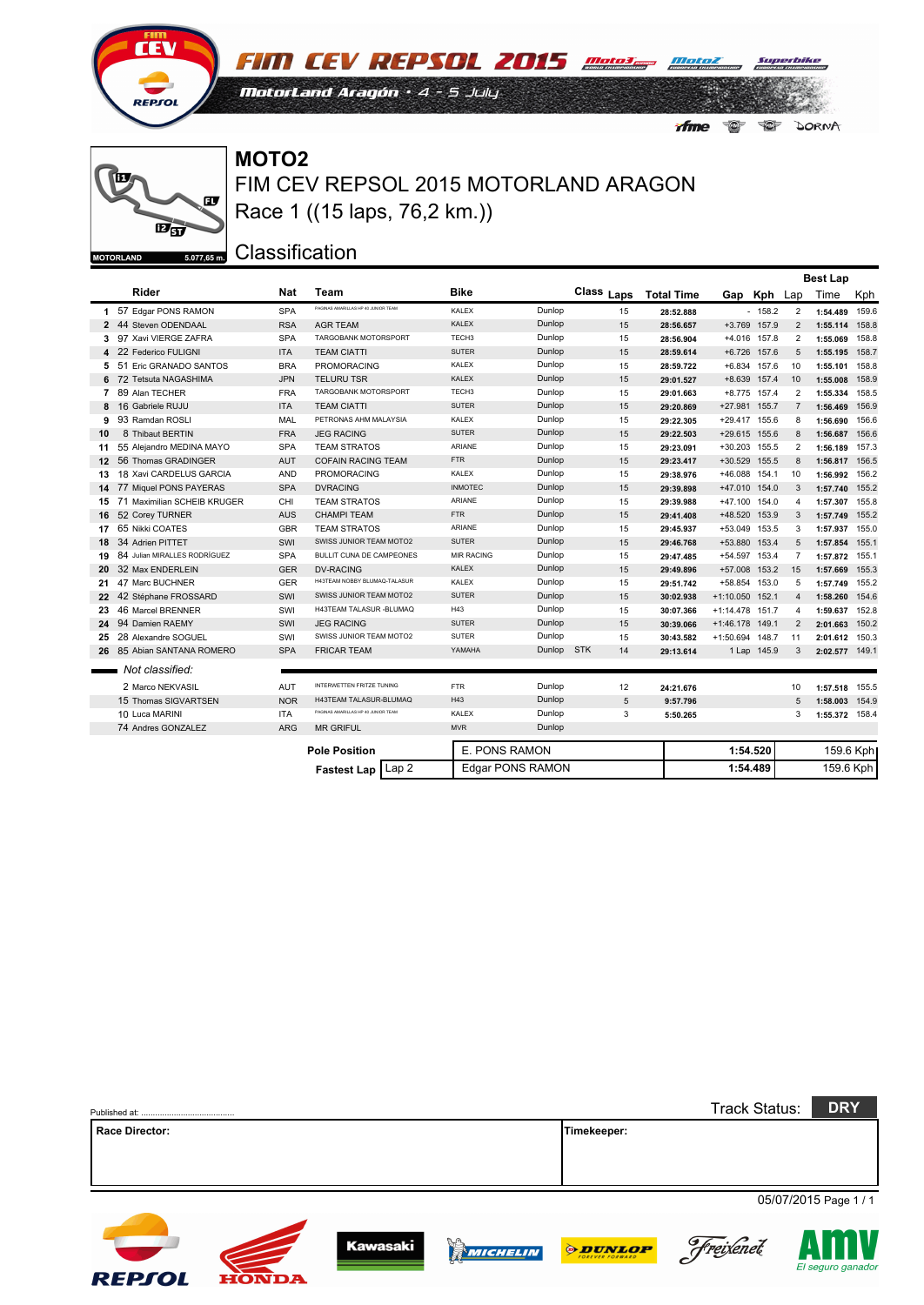

**FIM CEV REPSOL 2015** mater mater MotorLand Aragón · 4 - 5 July  $\bullet$ 

*Afme* 

DORNA

### œ  $E_{5}$  $5.077,65$  m. **MOTORLAND**

FIM CEV REPSOL 2015 MOTORLAND ARAGON **MOTO2** Race 2 ((15 laps, 76,2 km.))

|    |                              |            |                                        |                   |        |                  |                   |                   |               |                | <b>Best Lap</b> |       |
|----|------------------------------|------------|----------------------------------------|-------------------|--------|------------------|-------------------|-------------------|---------------|----------------|-----------------|-------|
|    | Rider                        | Nat        | <b>Team</b>                            | <b>Bike</b>       |        | Class Laps       | <b>Total Time</b> |                   | Gap Kph Lap   |                | Time            | Kph   |
|    | 1 57 Edgar PONS RAMON        | <b>SPA</b> | PAGINAS AMARILLAS HP 40 JUNIOR TEAM    | <b>KALEX</b>      | Dunlop | 15               | 28:56.394         |                   | $-157.9$      | 3              | 1:55.209        | 158.6 |
|    | 2 97 Xavi VIERGE ZAFRA       | <b>SPA</b> | TARGOBANK MOTORSPORT                   | TECH <sub>3</sub> | Dunlop | 15               | 29:00.861         |                   | +4.467 157.5  | 3              | 1:55.089        | 158.8 |
| 3  | 44 Steven ODENDAAL           | <b>RSA</b> | <b>AGR TEAM</b>                        | <b>KALEX</b>      | Dunlop | 15               | 29:01.339         |                   | +4.945 157.4  | 4              | 1:54.809 159.2  |       |
|    | 22 Federico FULIGNI          | <b>ITA</b> | <b>TEAM CIATTI</b>                     | <b>SUTER</b>      | Dunlop | 15               | 29:09.392         | +12.998 156.7     |               | 2              | 1:55.673 158.0  |       |
| 5  | 51 Eric GRANADO SANTOS       | <b>BRA</b> | <b>PROMORACING</b>                     | <b>KALEX</b>      | Dunlop | 15               | 29:10.402         | +14.008 156.6     |               | 8              | 1:55.960 157.6  |       |
|    | 89 Alan TECHER               | <b>FRA</b> | <b>TARGOBANK MOTORSPORT</b>            | TECH <sub>3</sub> | Dunlop | 15               | 29:19.516         | +23.122 155.8     |               | 3              | 1:56.408 157.0  |       |
| 7  | 10 Luca MARINI               | <b>ITA</b> | PAGINAS AMARILLAS HP 40 JUNIOR TEAM    | <b>KALEX</b>      | Dunlop | 15               | 29:22.019         |                   | +25.625 155.6 | 3              | 1:56.071 157.5  |       |
| 8  | 72 Tetsuta NAGASHIMA         | <b>JPN</b> | <b>TELURU TSR</b>                      | <b>KALEX</b>      | Dunlop | 15               | 29:26.424         |                   | +30.030 155.2 | 2              | 1:56.646        | 156.7 |
| 9  | 55 Alejandro MEDINA MAYO     | <b>SPA</b> | <b>TEAM STRATOS</b>                    | ARIANE            | Dunlop | 15               | 29:30.652         |                   | +34.258 154.8 | 3              | 1:56.698 156.6  |       |
| 10 | 8 Thibaut BERTIN             | <b>FRA</b> | <b>JEG RACING</b>                      | <b>SUTER</b>      | Dunlop | 15               | 29:34.599         |                   | +38.205 154.5 | 2              | 1:57.276 155.8  |       |
| 11 | 18 Xavi CARDELUS GARCIA      | <b>AND</b> | <b>PROMORACING</b>                     | <b>KALEX</b>      | Dunlop | 15               | 29:34.853         | +38.459 154.5     |               | 8              | 1:57.073 156.1  |       |
| 12 | 2 Marco NEKVASIL             | <b>AUT</b> | INTERWETTEN FRITZE TUNING              | <b>FTR</b>        | Dunlop | 15               | 29:43.109         | +46.715 153.8     |               | 3              | 1:57.704 155.3  |       |
| 13 | 77 Miguel PONS PAYERAS       | <b>SPA</b> | <b>DVRACING</b>                        | <b>INMOTEC</b>    | Dunlop | 15               | 29:44.438         | +48.044 153.6     |               | 15             | 1:58.167 154.7  |       |
| 14 | 34 Adrien PITTET             | SWI        | SWISS JUNIOR TEAM MOTO2                | <b>SUTER</b>      | Dunlop | 15               | 29:45.428         | +49.034 153.6     |               | 5              | 1:57.909 155.0  |       |
| 15 | 71 Maximilian SCHEIB KRUGER  | CHI        | <b>TEAM STRATOS</b>                    | ARIANE            | Dunlop | 15               | 29:47.705         | +51.311 153.4     |               | 2              | 1:57.556 155.5  |       |
|    | 16 32 Max ENDERLEIN          | <b>GER</b> | <b>DV-RACING</b>                       | <b>KALEX</b>      | Dunlop | 15               | 29:48.403         | +52.009 153.3     |               | 15             | 1:58.057 154.8  |       |
|    | 17 65 Nikki COATES           | <b>GBR</b> | <b>TEAM STRATOS</b>                    | <b>ARIANE</b>     | Dunlop | 15               | 29:48.869         | +52.475 153.3     |               | 3              | 1:58.009 154.9  |       |
|    | 18 15 Thomas SIGVARTSEN      | <b>NOR</b> | H43TEAM TALASUR-BLUMAQ                 | H43               | Dunlop | 15               | 29:55.154         | +58.760 152.7     |               | $\overline{7}$ | 1:58.301 154.5  |       |
| 19 | 84 Julian MIRALLES RODRÍGUEZ | <b>SPA</b> | <b>BULLIT CUNA DE CAMPEONES</b>        | <b>MIR RACING</b> | Dunlop | 15               | 29:59.203         | +1:02.809 152.4   |               | 3              | 1:58.217 154.6  |       |
|    | 20 47 Marc BUCHNER           | <b>GER</b> | H43TEAM NOBBY BLUMAQ-TALASUR           | <b>KALEX</b>      | Dunlop | 15               | 30:01.444         | +1:05.050 152.2   |               | 3              | 1:58.629 154.1  |       |
| 21 | 42 Stéphane FROSSARD         | SWI        | SWISS JUNIOR TEAM MOTO2                | <b>SUTER</b>      | Dunlop | 15               | 30:13.266         | +1:16.872 151.2   |               | 3              | 1:58.745 153.9  |       |
|    | 22 46 Marcel BRENNER         | SWI        | H43TEAM TALASUR - BLUMAQ               | H43               | Dunlop | 15               | 30:15.894         | $+1:19.500$ 151.0 |               | 6              | 1:59.616 152.8  |       |
| 23 | 74 Andres GONZALEZ           | ARG        | <b>MR GRIFUL</b>                       | <b>MVR</b>        | Dunlop | 15               | 30:38.534         | +1:42.140 149.1   |               | 3              | 2:01.220 150.8  |       |
|    | 24 94 Damien RAEMY           | SWI        | <b>JEG RACING</b>                      | <b>SUTER</b>      | Dunlop | 15               | 30:45.291         | +1:48.897 148.6   |               | $\overline{7}$ | 2:01.517 150.4  |       |
| 25 | 28 Alexandre SOGUEL          | SWI        | SWISS JUNIOR TEAM MOTO2                | <b>SUTER</b>      | Dunlop | 15               | 30:58.786         | +2:02.392 147.5   |               | 3              | 2:01.561 150.4  |       |
|    | 26 85 Abian SANTANA ROMERO   | <b>SPA</b> | <b>FRICAR TEAM</b>                     | YAMAHA            | Dunlop | <b>STK</b><br>14 | 30:06.930         |                   | 1 Lap 141.6   | 5              | 2:05.086 146.1  |       |
|    | Not classified:              |            |                                        |                   |        |                  |                   |                   |               |                |                 |       |
|    | 16 Gabriele RUJU             | <b>ITA</b> | <b>TEAM CIATTI</b>                     | <b>SUTER</b>      | Dunlop | 10               | 19:33.600         |                   |               | 3              | 1:56.547 156.8  |       |
|    | 93 Ramdan ROSLI              | <b>MAL</b> | PETRONAS AHM MALAYSIA                  | <b>KALEX</b>      | Dunlop | $\overline{7}$   | 13:44.134         |                   |               | 3              | 1:56.632 156.7  |       |
|    | 56 Thomas GRADINGER          | AUT        | <b>COFAIN RACING TEAM</b>              | <b>FTR</b>        | Dunlop | 6                | 11:54.689         |                   |               | 3              | 1:57.579 155.4  |       |
|    | 52 Corey TURNER              | <b>AUS</b> | <b>CHAMPI TEAM</b>                     | <b>FTR</b>        | Dunlop | 5                | 10:01.465         |                   |               | 3              | 1:58.618 154.1  |       |
|    |                              |            |                                        |                   |        |                  |                   |                   |               |                |                 |       |
|    |                              |            | <b>Pole Position</b>                   |                   |        |                  |                   |                   |               |                |                 |       |
|    |                              |            | Lap <sub>4</sub><br><b>Fastest Lap</b> | Steven ODENDAAL   |        |                  |                   | 1:54.809          |               |                | 159.2 Kph       |       |

| Published at: .       |              |                 |          |                             | <b>Track Status:</b> | <b>DRY</b>            |
|-----------------------|--------------|-----------------|----------|-----------------------------|----------------------|-----------------------|
| <b>Race Director:</b> |              |                 |          | Timekeeper:                 |                      |                       |
|                       |              |                 |          |                             |                      |                       |
|                       |              |                 |          |                             |                      |                       |
|                       |              |                 |          |                             |                      |                       |
|                       |              |                 |          |                             |                      | 05/07/2015 Page 1 / 1 |
| <b>REPSOL</b>         | <b>HONDA</b> | <b>Kawasaki</b> | MICHELIN | <b><i><b>DUNLOP</b></i></b> | Freixenet            | El seguro ganador     |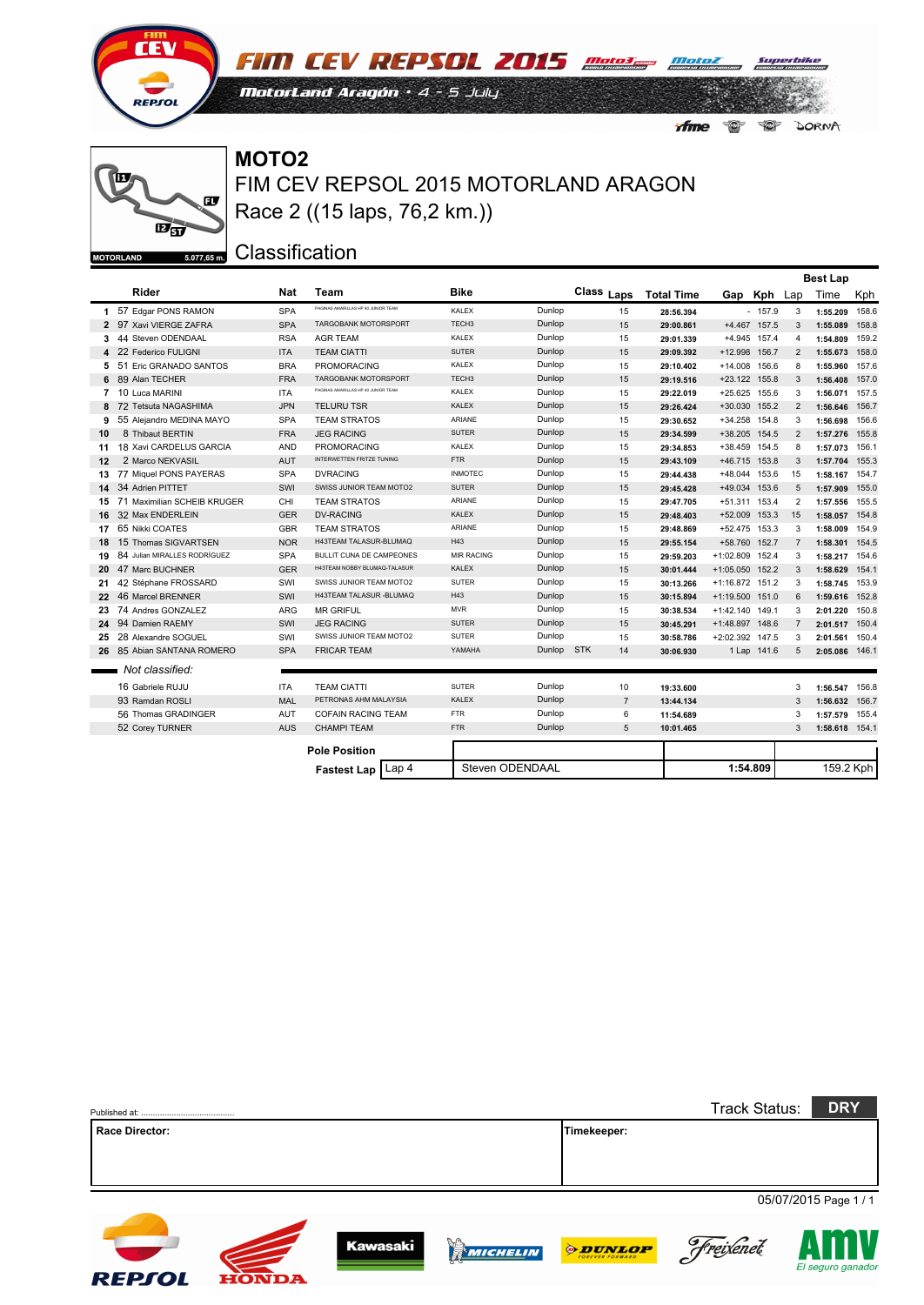

**FIM CEV REPSOL 2015** mater mater MotorLand Aragón · 4 - 5 July  $\bullet$ *Afme*  $\bullet$ DORNA

### $\mathbf{F}$  $\overrightarrow{E_{\text{S}}}$  $5.077,65$  m. **MOTORLAND**

FIM CEV REPSOL 2015 MOTORLAND ARAGON **SUPERBIKE** Race ((15 laps, 76,2 km.))

|                |                                  |            |                                  |                 |                       |              |                   |                   |              |     | <b>Best Lap</b> |     |
|----------------|----------------------------------|------------|----------------------------------|-----------------|-----------------------|--------------|-------------------|-------------------|--------------|-----|-----------------|-----|
|                | Rider                            | Nat        | Team                             | <b>Bike</b>     |                       | Class Laps   | <b>Total Time</b> |                   | Gap Kph      | Lap | Time            | Kph |
|                | 31 Carmelo MORALES GÓMEZ         | <b>SPA</b> | YAMAHA LAGLISSE                  | YAMAHA          | Michelin              | 15           | 28:57.763         |                   | $-157.8$     | 6   | 1:54.689 159.4  |     |
| $\overline{2}$ | 7 Daniel RIVAS FERNANDEZ         | <b>SPA</b> | BOXMOTOS.COM EASYRACE SBK TEAM   | <b>BMW</b>      | Michelin              | 15           | 29:01.268         |                   | +3.505 157.4 | 6   | 1:55.461 158.3  |     |
| 3              | 22 Ivan SILVA ALBEROLA           | <b>SPA</b> | TEAM TARGOBANK MOTORSPORT        | <b>BMW</b>      | Michelin              | 15           | 29:05.351         |                   | +7.588 157.1 | 7   | 1:55.201 158.7  |     |
|                | 4 Robertino PIETRI CHIOSSONE     | <b>VEN</b> | <b>TEAM STRATOS</b>              | YAMAHA          | <b>Michelin</b>       | 15           | 29:11.868         | +14.105 156.5     |              | 10  | 1:55.671 158.0  |     |
|                | 23 Adrián BONASTRE ALBEROLA      | <b>SPA</b> | BOXMOTOS.COM EASYRACE SBK TEAM   | <b>BMW</b>      | Michelin              | 15           | 29:14.340         | +16.577 156.3     |              | 4   | 1:55.863 157.7  |     |
| 6              | 5 Eeki KUPARINEN KUPARINEN       | <b>FIN</b> | <b>MOTOMARKET RACING</b>         | <b>BMW</b>      | Michelin PRI          | 15           | 29:17.369         | +19.606 156.0     |              | 11  | 1:56.192 157.3  |     |
|                | 46 Pierre TEXIER                 | <b>FRA</b> | <b>TEX RACING</b>                | KAWASAKI        | Michelin PRI          | 15           | 29:18.800         | +21.037 155.9     |              | 8   | 1:56.187 157.3  |     |
| 8              | 8 Jonathan HARDT                 | <b>FRA</b> | <b>ECURIE BERGA</b>              | KAWASAKI        | Michelin PRI          | 15           | 29:26.789         | +29.026 155.2     |              | 6   | 1:56.774 156.5  |     |
| 9              | 89 Axel MAURIN                   | <b>FRA</b> | <b>TEAM CMS</b>                  | KAWASAKI        | Michelin PRI          | 15           | 29:27.389         | +29.626 155.1     |              | 14  | 1:56.881 156.4  |     |
| 10             | 95 Mashel AL NAIMI               | QAT        | QATAR RACING TEAM                | <b>KAWASAKI</b> | Michelin PRI          | 15           | 29:30.860         | +33.097 154.8     |              | 2   | 1:56.989 156.2  |     |
| 11             | 64 Raúl MARTÍNEZ ALARCÓN         | <b>SPA</b> | ALBA RACING MOTOR SPORT          | KAWASAKI        | Michelin PRI          | 15           | 29:36.674         | +38.911 154.3     |              | 6   | 1:57.472 155.6  |     |
| 12             | 6 Juan Eric GOMEZ                | <b>FRA</b> | <b>JEG RACING</b>                | KAWASAKI        | Michelin PRI          | 15           | 29:38.013         | +40.250 154.2     |              | 4   | 1:57.480 155.6  |     |
| 13             | 11 Saeed AL SULAITI              | QAT        | <b>QATAR RACING TEAM</b>         | KAWASAKI        | Michelin PRI          | 15           | 29:39.710         | +41.947 154.0     |              | 4   | 1:57.524 155.5  |     |
| 14.            | 33 Niko MÄKINEN                  | <b>FIN</b> | <b>TEAM STRATOS</b>              | YAMAHA          | Michelin PRI          | 15           | 29:42.048         | +44.285 153.8     |              | 6   | 1:57.755 155.2  |     |
| 15.            | 43 Chris COTTON RUSSELL          | CAN        | JEG RACING S.L.U                 | KAWASAKI        | Michelin PRI          | 15           | 29:44.420         | +46.657 153.6     |              | 6   | 1:58.280 154.5  |     |
| 16             | 18 Lucas DE ULACIA DE LA SOTILLA | <b>SPA</b> | KAWASAKI PALMETO PL RACING       | <b>KAWASAKI</b> | Michelin PRI          | 15           | 30:04.656         | +1:06.893 151.9   |              | 6   | 1:58.513 154.2  |     |
| 17             | 58 Michael Møller PEDERSEN       | <b>DEN</b> | H43 TEAM - TMP RACING SPORT      | <b>APRILIA</b>  | Michelin PRI          | 15           | 30:06.462         | +1:08.699 151.8   |              | 12  | 1:59.326 153.2  |     |
| 18             | 77 Mickael MORIN                 | <b>FRA</b> | <b>ECURIE BERGA</b>              | <b>KAWASAKI</b> | Michelin PRI          | 15           | 30:08.173         | $+1:10.410$ 151.6 |              | 12  | 1:59.484 153.0  |     |
| 19.            | 75 Mika HÖGLUND                  | <b>FIN</b> | MOTOMARKET RACING TEAM           | <b>BMW</b>      | Michelin PRI          | 15           | 31:02.171         | +2:04.408 147.2   |              | 11  | 2:02.812 148.8  |     |
|                | 20 66 Philippe LE GALLO          | <b>FRA</b> | <b>JEG RACING</b>                | <b>DUCATI</b>   | Michelin PRI          | 14           | 29:34.175         |                   | 1 Lap 144.2  | 8   | 2:04.256 147.1  |     |
|                | Not classified:                  |            |                                  |                 |                       |              |                   |                   |              |     |                 |     |
|                | 20 Juan Antonio ALONSO HERNANDEZ | <b>SPA</b> | ALONSO COMPETICION TEAM MORA ENI | <b>SUZUKI</b>   | Michelin PRI          | 11           | 22:32.604         |                   |              | 7   | 2:01.663 150.2  |     |
|                | 65 Ole Bjorn PLASSEN             | <b>NOR</b> | PLASSEN ROADRACING TEAM          | <b>DUCATI</b>   | Michelin PRI          | $\mathbf{1}$ | 8:54.576          |                   |              |     |                 |     |
|                |                                  |            | <b>Pole Position</b>             |                 | D. RIVAS FERNANDEZ    |              |                   |                   | 1:53.562     |     |                 |     |
|                |                                  |            | Lap 6<br><b>Fastest Lap</b>      |                 | Carmelo MORALES GÓMEZ |              |                   |                   | 1:54.689     |     | 159.4 Kph       |     |

|                       |              |                 |                        |                | <b>Track Status:</b> | <b>DRY</b>            |
|-----------------------|--------------|-----------------|------------------------|----------------|----------------------|-----------------------|
| <b>Race Director:</b> |              |                 |                        | Timekeeper:    |                      |                       |
|                       |              |                 |                        |                |                      |                       |
|                       |              |                 |                        |                |                      |                       |
|                       |              |                 |                        |                |                      | 05/07/2015 Page 1 / 1 |
| <b>REPSOL</b>         | <b>HONDA</b> | <b>Kawasaki</b> | D.C<br><b>WICHELIN</b> | <b>ODUNLOP</b> | Freixenet            | El seguro ganador     |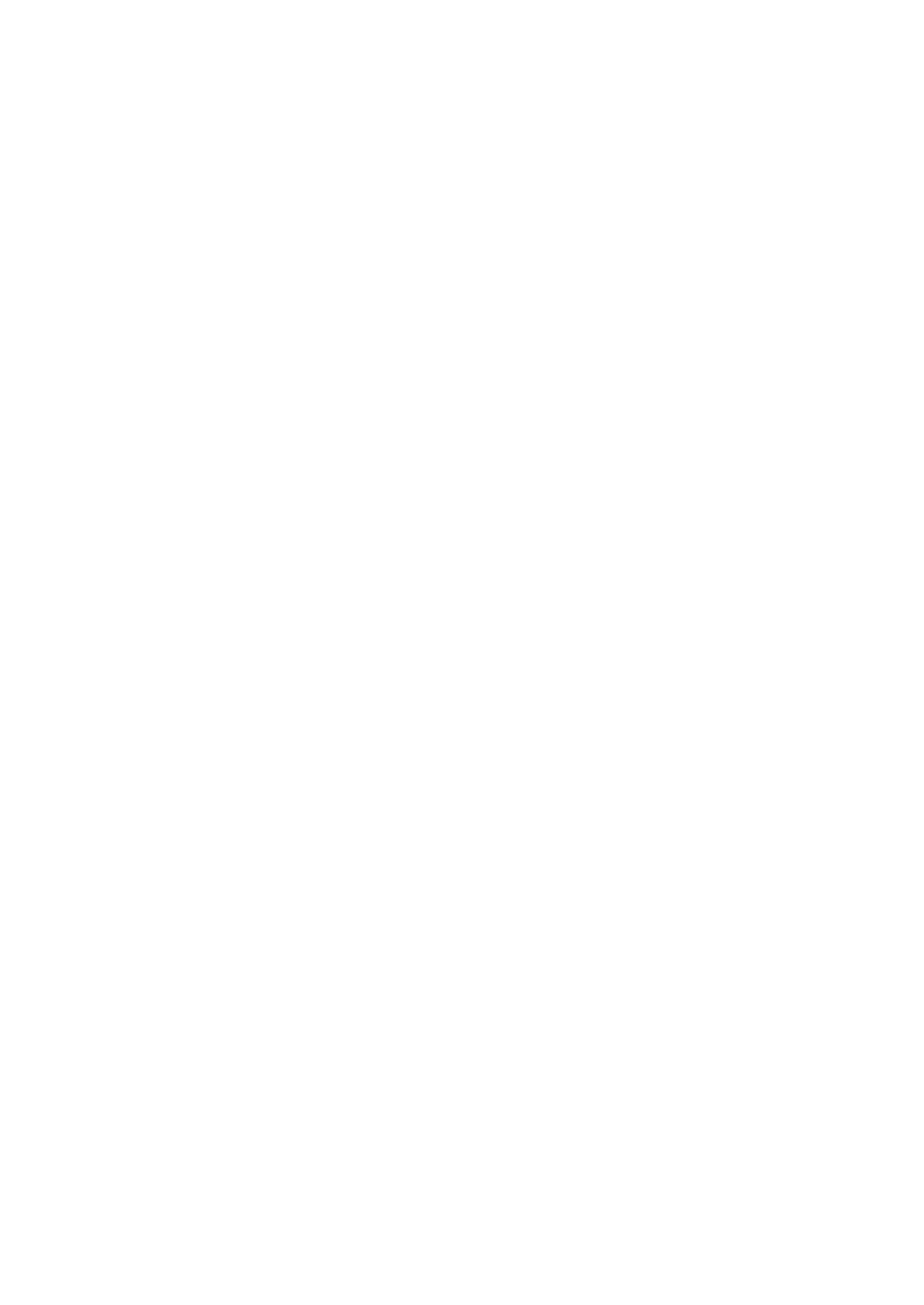



 $\bigcirc$ 

 $\bullet$ 

ifme

DORNA

**MOTO2**

ĨП  $\mathbf{F}$  $\mathbf{E}_{\mathbf{S}}$ **MOTORLAND** 

Qualifying Practice FIM CEV REPSOL 2015 MOTORLAND ARAGON

|                |                               |            |                                     | <b>Session 1</b>       |     | <b>Session 2</b> |                |          |          |          |
|----------------|-------------------------------|------------|-------------------------------------|------------------------|-----|------------------|----------------|----------|----------|----------|
|                | Nr Rider                      | Nat        | Team                                | Time                   | Lap | Time             | Lap            | Time     | Gap      |          |
| 1              | 57 Edgar PONS RAMON           | <b>SPA</b> | PAGINAS AMARILLAS HP 40 JUNIOR TEAM | 1:54.520               | 5   | 1:54.944         | 13             | 1:54.520 |          |          |
| $\overline{2}$ | 97 Xavi VIERGE ZAFRA          | <b>SPA</b> | <b>TARGOBANK MOTORSPORT</b>         | 1:54.896               | 14  | 1:55.343         | 10             | 1:54.896 | $+0.376$ | $+0.376$ |
| 3              | 10 Luca MARINI                | <b>ITA</b> | PAGINAS AMARILLAS HP 40 JUNIOR TEAM | 1:55.763               | 17  | 1:54.988         | 15             | 1:54.988 | $+0.468$ | $+0.092$ |
| 4              | 51 Eric GRANADO SANTOS        | <b>BRA</b> | <b>PROMORACING</b>                  | 1:56.091               | 2   | 1:55.062         | 14             | 1:55.062 | $+0.542$ | $+0.074$ |
| 5              | <b>44 Steven ODENDAAL</b>     | <b>RSA</b> | <b>AGR TEAM</b>                     | 1:55.186               | 11  | 1:55.447         | 3              | 1:55.186 | $+0.666$ | $+0.124$ |
| 6              | 89 Alan TECHER                | <b>FRA</b> | <b>TARGOBANK MOTORSPORT</b>         | 1:55.522               | 11  | 1:56.338         | 5              | 1:55.522 | $+1.002$ | $+0.336$ |
| 7              | <b>22 Federico FULIGNI</b>    | <b>ITA</b> | <b>TEAM CIATTI</b>                  | 1:55.746               | 15  | 1:55.613         | 16             | 1:55.613 | $+1.093$ | $+0.091$ |
| 8              | <b>72 Tetsuta NAGASHIMA</b>   | <b>JPN</b> | <b>TELURU TSR</b>                   | 1:56.297               | 14  | 1:55.841         | 13             | 1:55.841 | $+1.321$ | $+0.228$ |
| 9              | 55 Alejandro MEDINA MAYO      | <b>SPA</b> | <b>TEAM STRATOS</b>                 | 1:56.029               | 15  | 1:55.847         | 14             | 1:55.847 | $+1.327$ | $+0.006$ |
| 10             | 16 Gabriele RUJU              | <b>ITA</b> | <b>TEAM CIATTI</b>                  | 1:56.568               | 16  | 1:57.129         | 16             | 1:56.568 | $+2.048$ | $+0.721$ |
| 11             | 93 Ramdan ROSLI               | MAL        | PETRONAS AHM MOTOR SPORTS           | 1:56.698               | 5   | 1:56.634         | 13             | 1:56.634 | $+2.114$ | $+0.066$ |
| 12             | 8 Thibaut BERTIN              | <b>FRA</b> | <b>JEG RACING</b>                   | 1:56.989               | 14  | 1:57.650         | 15             | 1:56.989 | $+2.469$ | $+0.355$ |
| 13             | 71 Maximilian SCHEIB KRUGER   | CHI        | <b>TEAM STRATOS</b>                 | 1:57.159               | 15  | 1:57.932         | 3              | 1:57.159 | $+2.639$ | $+0.170$ |
| 14             | 18 Xavi CARDELUS GARCIA       | <b>AND</b> | <b>PROMORACING</b>                  | 1:57.438               | 13  | 1:58.510         | 8              | 1:57.438 | $+2.918$ | $+0.279$ |
| 15             | 56 Thomas GRADINGER           | <b>AUT</b> | <b>COFAIN RACING TEAM</b>           | 1:57.493               | 9   | 1:57.510         | 14             | 1:57.493 | $+2.973$ | $+0.055$ |
| 16             | 2 Marco NEKVASIL              | <b>AUT</b> | INTERWETTEN FRITZE TUNING           | 1:57.521               | 11  | 1:57.751         | 16             | 1:57.521 | $+3.001$ | $+0.028$ |
| 17             | <b>65 Nikki COATES</b>        | <b>GBR</b> | <b>TEAM STRATOS</b>                 | 1:57.569               | 14  | 1:59.104         | 4              | 1:57.569 | $+3.049$ | $+0.048$ |
| 18             | 34 Adrien PITTET              | SWI        | <b>SWISS JUNIOR TEAM MOTO2</b>      | 1:57.706               | 8   | 1:58.332         | 10             | 1:57.706 | $+3.186$ | $+0.137$ |
| 19             | <b>77 Miquel PONS PAYERAS</b> | <b>SPA</b> | <b>DVRACING</b>                     | 1:58.719               | 11  | 1:57.734         | 11             | 1:57.734 | $+3.214$ | $+0.028$ |
| 20             | <b>32 Max ENDERLEIN</b>       | <b>GER</b> | <b>DV-RACING</b>                    | 1:57.872               | 15  | 1:57.886         | 14             | 1:57.872 | $+3.352$ | $+0.138$ |
| 21             | 74 Andres GONZALEZ            | <b>ARG</b> | <b>MR GRIFUL</b>                    | 1:58.969               | 13  | 1:57.966         | 18             | 1:57.966 | $+3.446$ | $+0.094$ |
| 22             | 84 Julian MIRALLES RODRÍGUEZ  | <b>SPA</b> | <b>BULLIT CUNA DE CAMPEONES</b>     | 1:58.025               | 11  | 1:58.026         | $\overline{4}$ | 1:58.025 | $+3.505$ | $+0.059$ |
| 23             | <b>47 Marc BUCHNER</b>        | <b>GER</b> | H43TEAM NOBBY BLUMAQ-TALASUR        | 1:58.264               | 13  | 1:58.025         | 14             | 1:58.025 | $+3.505$ | $+0.000$ |
| 24             | 52 Corey TURNER               | <b>AUS</b> | <b>CHAMPI TEAM</b>                  | 1:59.791               | 8   | 1:58.174         | 6              | 1:58.174 | $+3.654$ | $+0.149$ |
| 25             | <b>15 Thomas SIGVARTSEN</b>   | <b>NOR</b> | H43TEAM TALASUR-BLUMAQ              | 1:59.592               | 16  | 1:58.832         | 17             | 1:58.832 | $+4.312$ | $+0.658$ |
| 26             | 42 Stéphane FROSSARD          | SWI        | <b>SWISS JUNIOR TEAM MOTO2</b>      | 1:59.950               | 15  | 1:59.452         | $\overline{7}$ | 1:59.452 | $+4.932$ | $+0.620$ |
| 27             | <b>46 Marcel BRENNER</b>      | SWI        | <b>H43TEAM TALASUR -BLUMAQ</b>      | 2:00.153               | 5   | 1:59.707         | 13             | 1:59.707 | $+5.187$ | $+0.255$ |
| 28             | 28 Alexandre SOGUEL           | SWI        | <b>SWISS JUNIOR TEAM MOTO2</b>      | 2:01.110               | 12  | 2:01.817         | 6              | 2:01.110 | $+6.590$ | $+1.403$ |
| 29             | 94 Damien RAEMY               | SWI        | <b>JEG RACING</b>                   | 2:02.041               | 4   | 2:01.418         | 6              | 2:01.418 | $+6.898$ | $+0.308$ |
| 30             | 85 Abian SANTANA ROMERO       | <b>SPA</b> | <b>FRICAR TEAM</b>                  | <b>STK</b><br>2:02.210 | 15  | 2:03.156         | $\overline{7}$ | 2:02.210 | $+7.690$ | $+0.792$ |

| Race Director: | Timekeeper:           |  |  |  |  |  |  |
|----------------|-----------------------|--|--|--|--|--|--|
|                |                       |  |  |  |  |  |  |
|                |                       |  |  |  |  |  |  |
|                |                       |  |  |  |  |  |  |
|                | 04/07/2015 Page 1 / 1 |  |  |  |  |  |  |